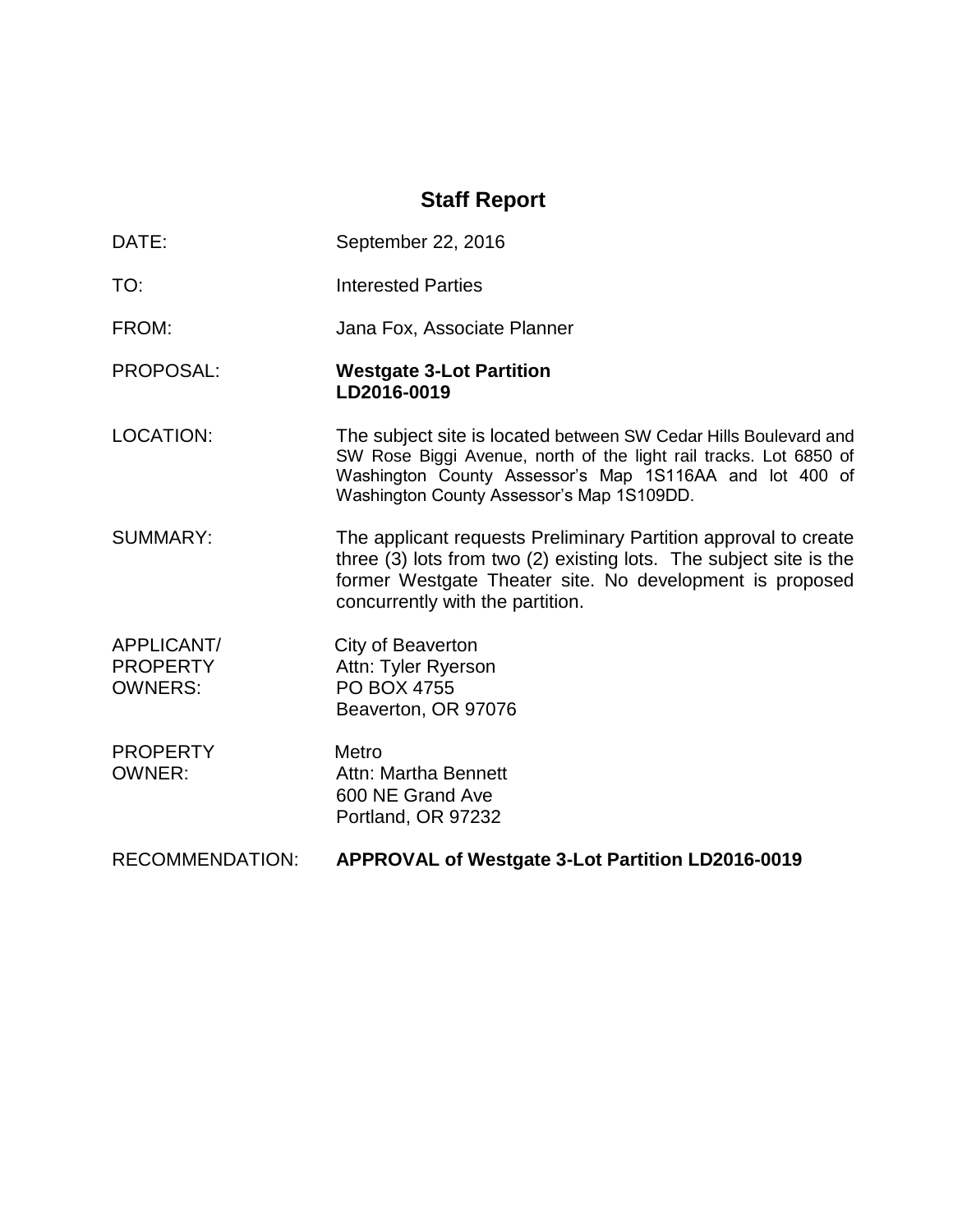## **BACKGROUND FACTS**

# **Key Application Dates**

| <b>Application</b> | <b>Submittal Date</b> | <b>Application Deemed</b><br><b>Complete</b> | <b>Day 120</b>    |
|--------------------|-----------------------|----------------------------------------------|-------------------|
| LD2016-0019        | August 24, 2016       | August 24, 2016                              | December 22, 2016 |

# **Existing Conditions Table**

| Zoning                               | <b>Regional Center-Transit Oriented</b>                                                                                                                                                                                                                                       |                                                                                                                |  |
|--------------------------------------|-------------------------------------------------------------------------------------------------------------------------------------------------------------------------------------------------------------------------------------------------------------------------------|----------------------------------------------------------------------------------------------------------------|--|
| <b>Current</b><br><b>Development</b> | Vacant                                                                                                                                                                                                                                                                        |                                                                                                                |  |
| <b>Site Size &amp;</b><br>Location   | The subject site is located between SW Cedar Hills Boulevard and SW Rose<br>Biggi Avenue, north of the light rail tracks. Lot 6850 of Washington County<br>Assessor's Map 1S116AA and lot 400 of Washington County Assessor's Map<br>1S109DD and is approximately 3.95 acres. |                                                                                                                |  |
| <b>NAC</b>                           | <b>Central Beaverton</b>                                                                                                                                                                                                                                                      |                                                                                                                |  |
| <b>Surrounding</b><br><b>Uses</b>    | Zoning:<br>North: RC-TO<br>South: RC-TO<br>East: RC-TO<br>West: GC                                                                                                                                                                                                            | Uses:<br>North: Commercial Office<br>South: MAX light rail<br>East: Parking & Condominiums<br>West: Commercial |  |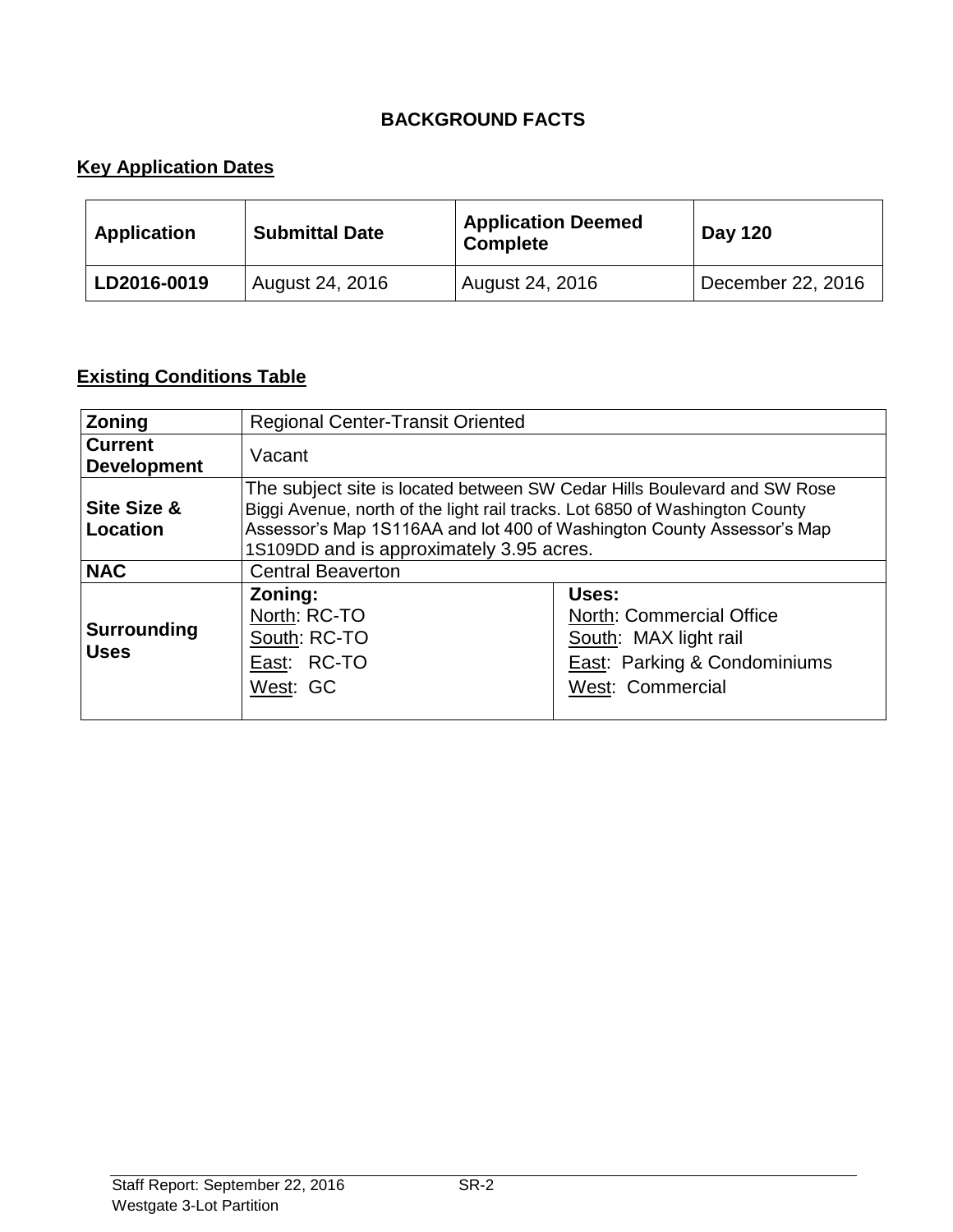# **DESCRIPTION OF APPLICATION AND TABLE OF CONTENTS**

| Attachment A: Facilities Review Committee Technical Review and<br><b>Recommendation Report</b> | Page No.<br>$FR1 - FR7$ |
|------------------------------------------------------------------------------------------------|-------------------------|
| Attachment B: LD2016-0019 Preliminary Partition                                                | LD1-LD4                 |
| <b>Attachment F: Conditions of Approval</b>                                                    | COA1                    |

## **Exhibits**

## **Exhibit 1. Materials submitted by Staff**

- Exhibit 1.1 Zoning Map (page SR-5 of this report)
- Exhibit 1.2 Aerial Map (page SR-6 of this report)

## **Exhibit 2. Public Comment**

No Comments Received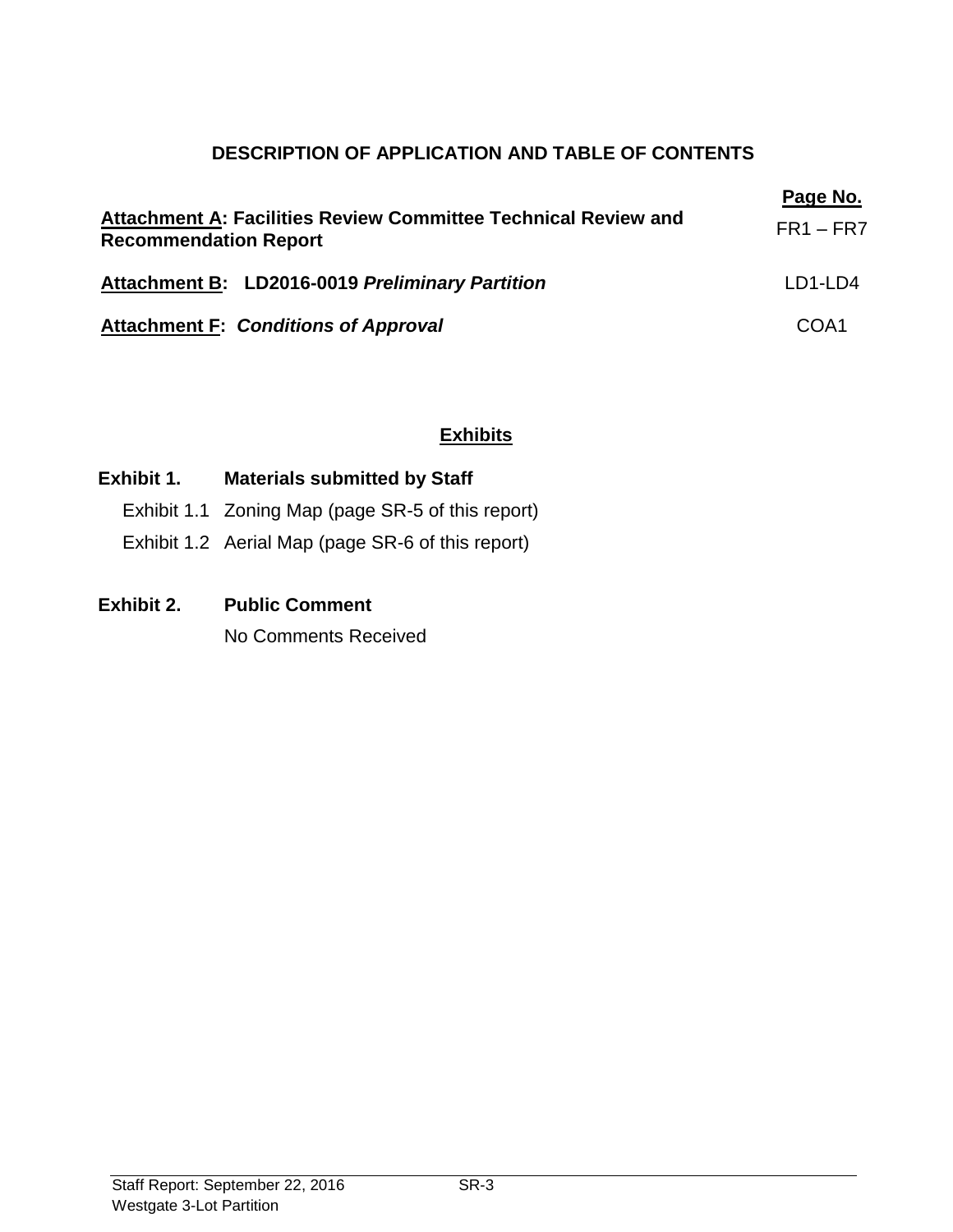## **Exhibit 1.1**



# **Zoning Map**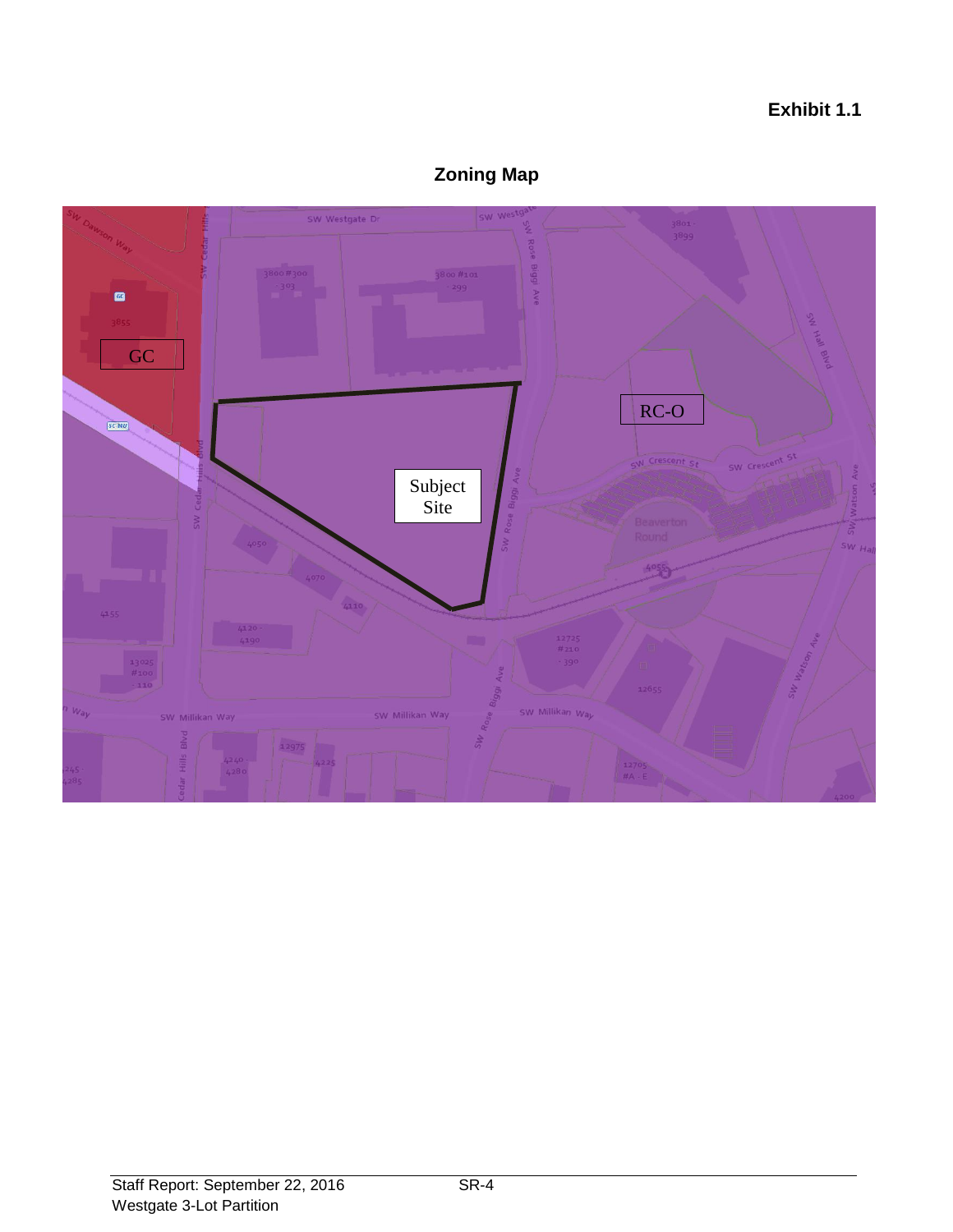## **Exhibit 1.2**



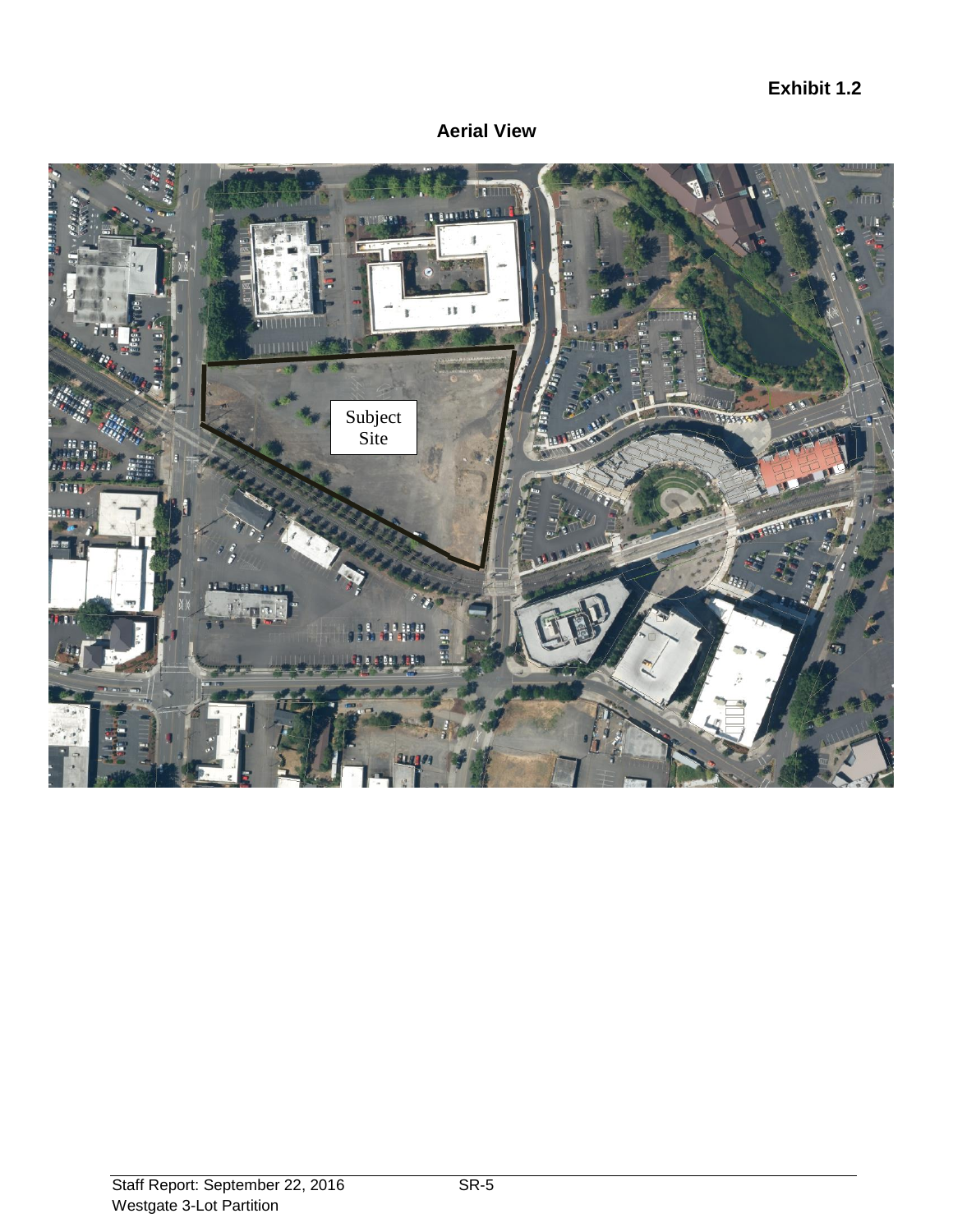# **FACILITIES REVIEW COMMITTEE TECHNICAL REVIEW AND RECOMMENDATIONS Westgate 3-Lot Partition LD2016-0019**

#### **Section 40.03 Facilities Review Committee:**

The Facilities Review Committee has conducted a technical review of the application in accordance with the criteria contained in Section 40.03 of the Development Code. The Committee's findings and recommended conditions of approval are provided to the decisionmaking authority. As they will appear in the Staff Report, the Facilities Review Conditions may be re-numbered and placed in different order.

The decision-making authority will determine whether the application as presented meets the Facilities Review approval criteria for the subject application and may choose to adopt, not adopt, or modify the Committee's findings, below.

**The Facilities Review Committee Criteria for Approval will be reviewed for all criteria that are applicable to the submitted applications as identified below:**

- **All twelve (12) criteria are applicable to the submitted Land Division (Preliminary Partition) application as submitted.**
- *A. All critical facilities and services related to the development have, or can be improved to have, adequate capacity to serve the proposal at the time of its completion.*

Chapter 90 of the Development Code defines "critical facilities" to be services that include public water, public sanitary sewer, storm water drainage and retention, transportation, and fire protection. The Committee finds that the proposal includes necessary on-site and off-site connections and improvements to public water, public sanitary sewer and storm water drainage facilities.

#### *Public Water*

Water service will be provided to the site by the City of Beaverton. Parcel 1 can be served by an existing 10 inch water line in SW Cedar Hills Boulevard and Parcels 2 and 3 can be served by an existing 12 inch water line in SW Rose Biggi Avenue. Adequate capacity exists to serve the proposed development.

#### *Public Sanitary Sewer*

Sanitary sewer service will be provided by the City of Beaverton. Parcel 1 can be served by the existing 24 inch water line south of the property adjacent to the MAX tracks. Parcel 2 can be served by the existing 8 inch water line in SW Rose Biggi Avenue. Parcel 3 can be served by either the existing 24 inch water line adjacent to the MAX tracks or by the line in SW Rose Biggi Avenue. Adequate capacity exists to serve the proposed development.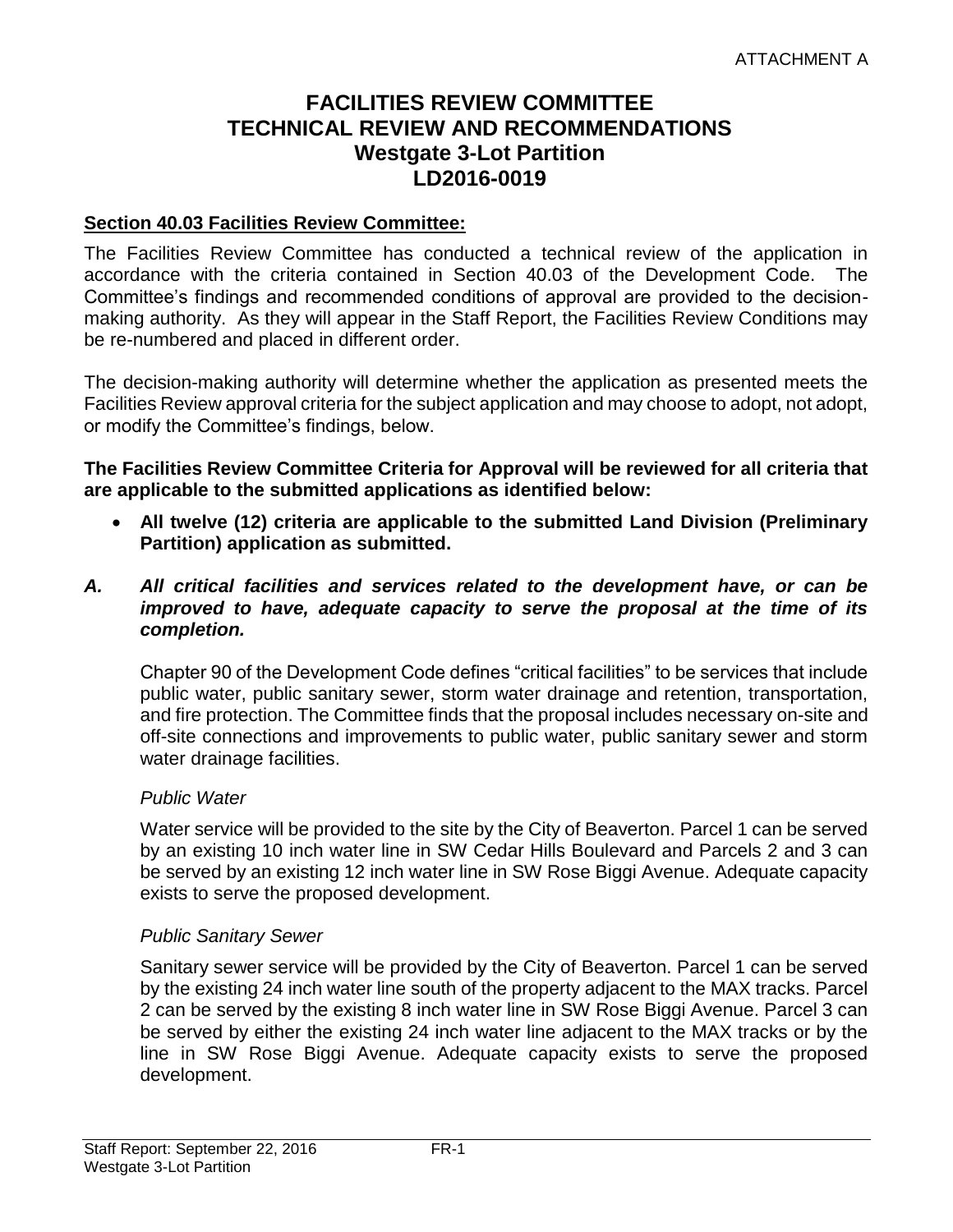## *Stormwater*

Stormwater lines are located in Rose Biggi Avenue and SW Cedar Hills Boulevard which will serve the proposed parcels. Parcel 2 and Parcel 3 will be served by the existing 12 inch line in SW Rose Biggi. Parcel 1 will be served by the existing 18 inch storm line in SW Cedar Hills Boulevard. The applicant has provided a utility plan and storm drainage report showing how the parcels can be served for future development. Adequate capacity exists to serve the proposed development.

## *Access*

The subject site has access to SW Cedar Hills Boulevard to the west and SW Rose Biggi Avenue to the east. Parcel 1 has access to SW Cedar Hills Boulevard and Parcels 2 and 3 have access to SW Rose Biggi Avenue. No additional dedication is required along the SW Rose Biggi Avenue frontage. Dedication along SW Cedar Hills Boulevard to 45 feet from centerline is required to meet ultimate street width to accommodate the planned facilities.

As no development is proposed, no new trips are associated with this partition application and therefore a TIA (Traffic Impact Analysis) is not required at this time. Future development of the subject site may require a TIA.

## *Fire Protection*

Fire protection will be provided to the site by Tualatin Valley Fire and Rescue Department (TVF&R). TVF&R has no comments or conditions on the proposal.

The Committee finds that the proposed development will provide the required critical facilities, as conditioned. Therefore, the Committee finds the proposal meets the criterion for approval.

**FINDING: Therefore, the Committee finds that by meeting the conditions of approval, the proposal meets the criterion.** 

*B. Essential facilities and services are available, or can be made available, with adequate capacity to serve the development prior to occupancy. In lieu of*  providing essential facilities and services, a specific plan may be approved if it *adequately demonstrates that essential facilities, services, or both will be provided to serve the proposed development within five years of occupancy.*

Chapter 90 of the Development Code defines "essential facilities" to be services that include schools, transit improvements, police protection, and pedestrian and bicycle facilities in the public right-of-way. The applicant's plans and materials were forwarded to City Transportation staff and City Police Department.

The applicant does not propose additional dwelling units at this time so the application was not forwarded to the Beaverton School District.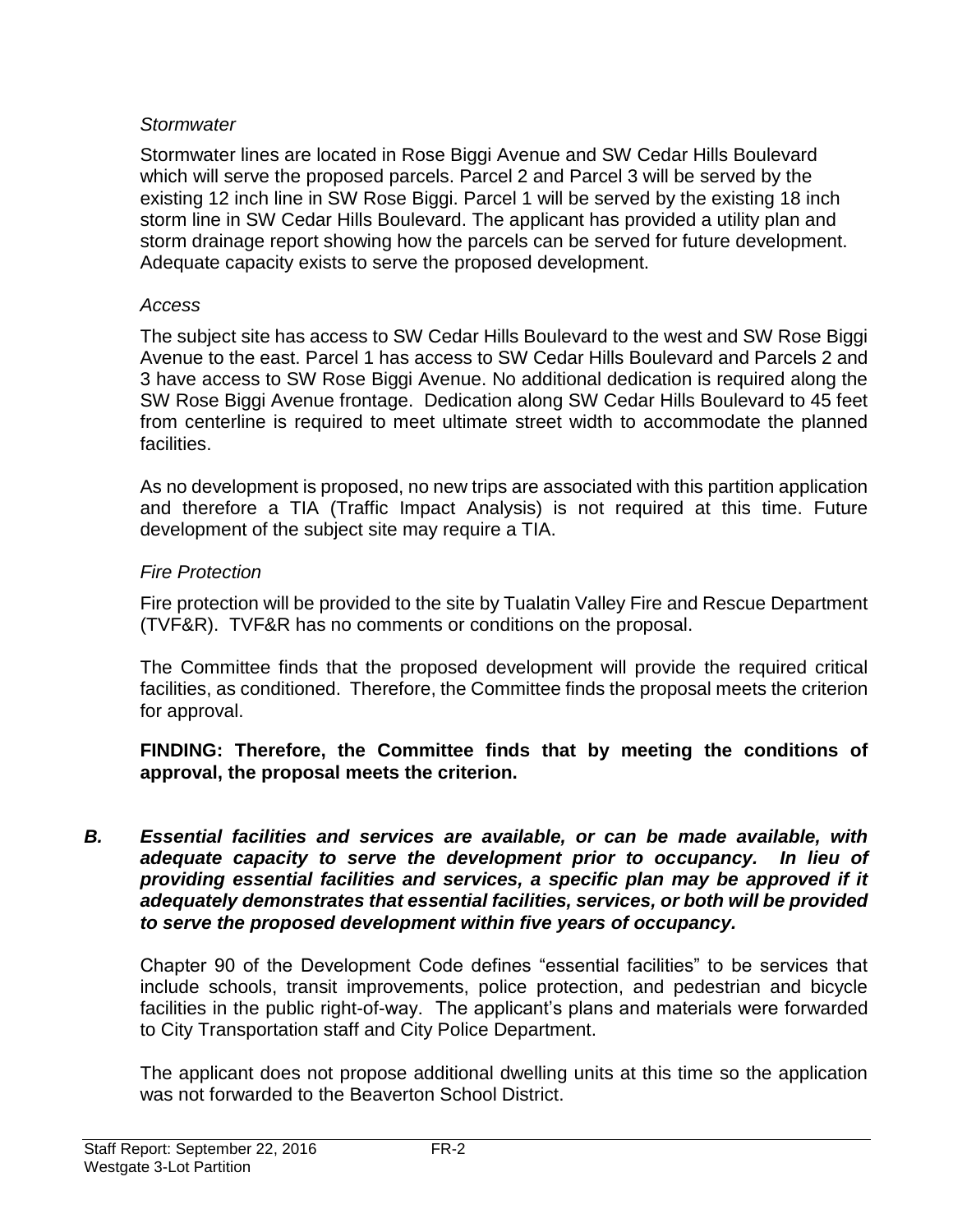The site will be served by the Tualatin Hills Park and Recreation District (THPRD).

Dedication of additional right-of-way along SW Cedar Hills Boulevard is required to provide the necessary width for the ultimate planned facilities. The applicant will need to show the dedication at the time of final land division application.

The City of Beaverton Police will serve the development site.

## *Transit*

Tri-Met will serve the development site. The site is most directly served by the Blue Line MAX light rail at the Beaverton Central Station, approximately 350 feet from the subject site. The number 20 bus line is located on SW Hall Boulevard approximately 800 feet to the north of the subject site.

**FINDING: Therefore, the Committee finds that by meeting the conditions of approval, the proposal meets the criterion.** 

*C. The proposal is consistent with all applicable provisions of Chapter 20 (Land Uses) unless the applicable provisions are modified by means of one or more applications which shall be already approved or which shall be considered concurrently with the subject proposal.*

Staff cites the Code Conformance Analysis chart at the end of this report, which evaluates the project as it relates the applicable Code requirements of Chapter 20 for the Regional Center-Transit Oriented (RC-TO) zone as applicable to the above mentioned criteria. As demonstrated on the chart, the development proposal meets all applicable standards of the RC-TO zone.

**FINDING: Therefore, the Committee finds that the proposal meets the criterion.** 

*D. The proposed development is consistent with all applicable provisions of Chapter 60 (Special Requirements) and all improvements, dedications, or both, as required by the applicable provisions of Chapter 60 (Special Requirements), are provided or can be provided in rough proportion to the identified impact(s) of the proposal.*

The Committee cites the Code Conformance Analysis chart at the end of this report, which evaluates the proposal as it relates the applicable Code requirements of Chapter 60, in response to the above mentioned criteria. Staff will provide findings for the applicable Land Division criteria within the applicable section of the staff report.

The applicant is not required to provide a Transportation Impact Analysis (TIA) as the proposed partition will not generate additional trips. No new transportation facilities or parking facilities are proposed with this application, outside the dedication of right-of-way for SW Cedar Hills Boulevard.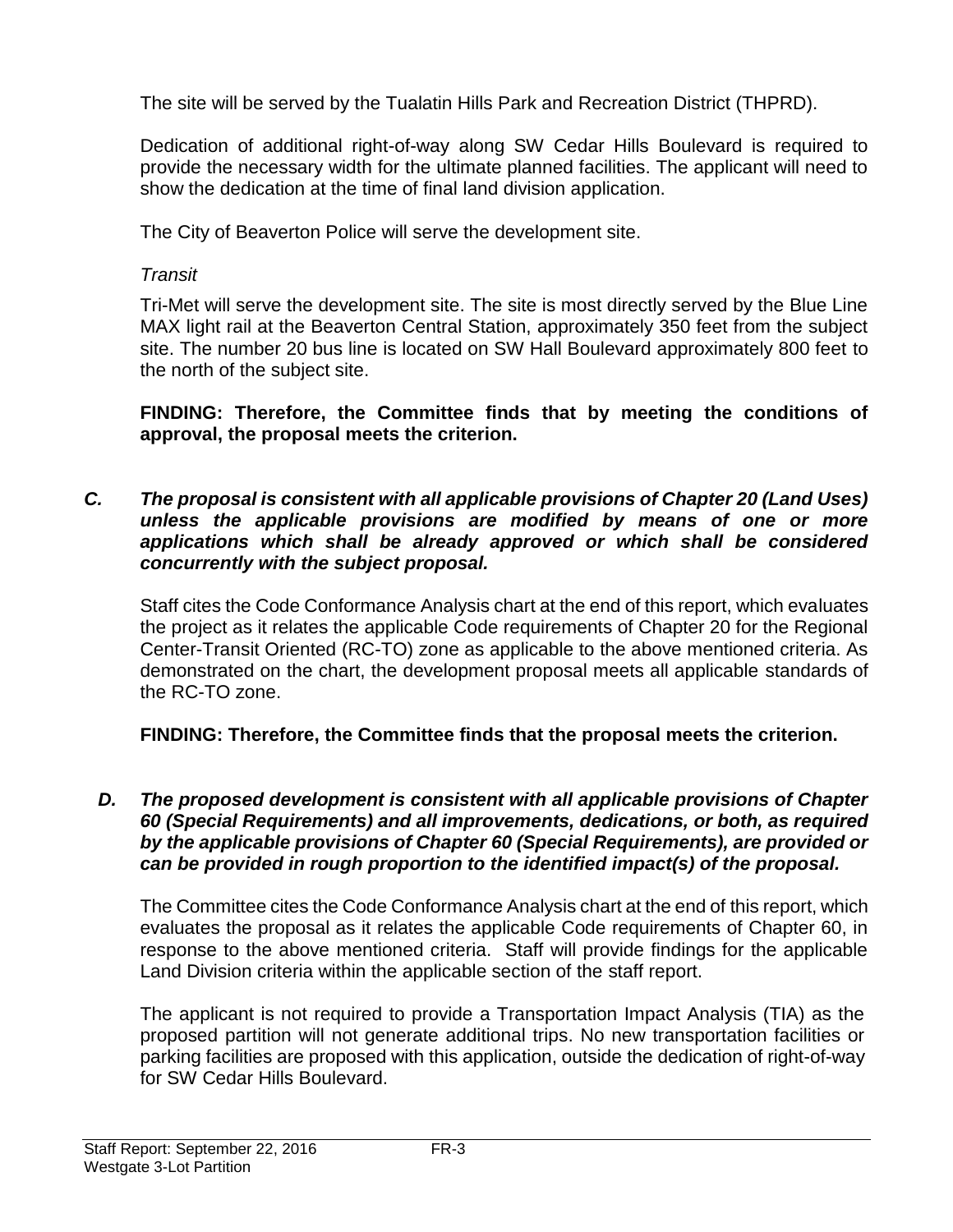**FINDING: Therefore, the Committee finds that the proposal meets the criterion.** 

*E. Adequate means are provided or can be provided to ensure continued periodic maintenance and necessary normal replacement of the following private common facilities and areas, as applicable: drainage ditches, roads and other improved rights-of-way, structures, recreation facilities, landscaping, fill and excavation areas, screening and fencing, ground cover, garbage and recycling storage areas and other facilities not subject to maintenance by the City or other public agency.*

The applicant states that the proposal will create three lots. Street frontage and utility provisions will be addressed at the time of future development. The City will remain responsible for the maintenance of all on-site facilities until such time as the created lots are conveyed to a future developer. At this time no private common facilities are proposed.

**FINDING: Therefore, the Committee finds that the proposal meets the criterion.** 

## *F. There are safe and efficient vehicular and pedestrian circulation patterns within the boundaries of the development.*

The applicant does not propose any vehicular or pedestrian facilities within the boundaries of the development. Future development of the site will have to address this criterion.

**FINDING: Therefore, the Committee finds that the criterion is not applicable.** 

## *G. The development's on-site vehicular and pedestrian circulation systems connect to the surrounding circulation systems in a safe, efficient, and direct manner.*

The application does not propose modifications to existing vehicular and pedestrian circulation patterns. Subsequent development of the site will have to address this criterion.

# **FINDING: Therefore, the Committee finds that the criterion is not applicable.**

### *H. Structures and public facilities serving the development site are designed in accordance with adopted City codes and standards and provide adequate fire protection, including, but not limited to, fire flow.*

The applicant does not proposed any structures or new public facilities. Future development of the site will be required to comply with this criterion.

# **FINDING: Therefore, the Committee finds that the criterion is not applicable.**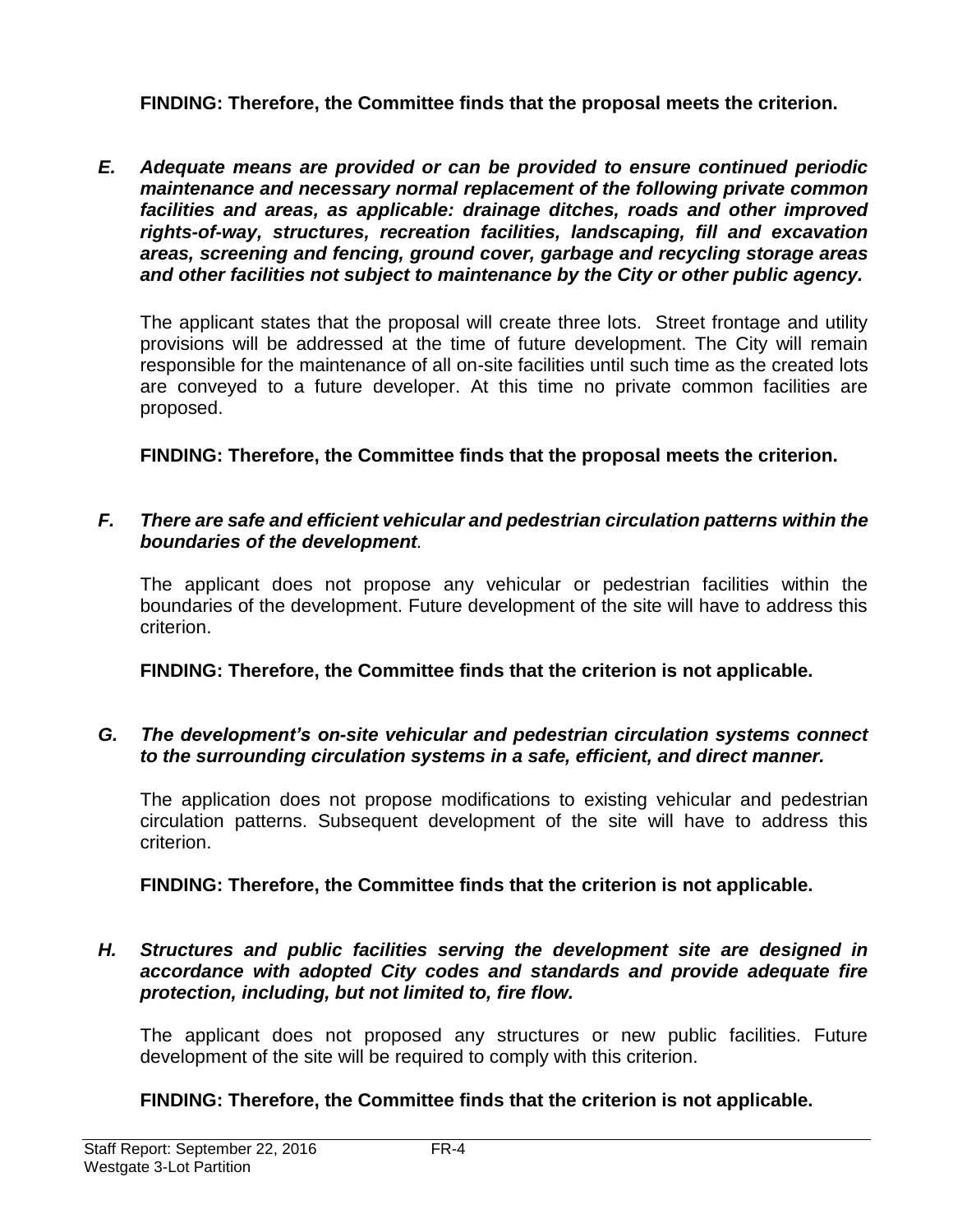*I. Structures and public facilities serving the development site are designed in accordance with adopted City codes and standards and provide adequate protection from hazardous conditions due to inadequate, substandard or illdesigned development.*

The applicant does not proposed any structures or new public facilities. Future development of the site will be required to comply with this criterion.

## **FINDING: Therefore, the Committee finds that the criterion is not applicable.**

*J. Grading and contouring of the development site is designed to accommodate the proposed use and to mitigate adverse effect(s) on neighboring properties, public right-of-way, surface drainage, water storage facilities, and the public storm drainage system.*

No grading is proposed with this partition.

**FINDING: Therefore, the Committee finds that the criterion is not applicable.**

#### *K. Access and facilities for physically handicapped people are incorporated into the development site and building design, with particular attention to providing continuous, uninterrupted access routes.*

The applicant will be required to meet all applicable accessibility standards of the International Building Code, Fire Code and other standards as required by the American Disabilities Act (ADA) with future development. No physical changes are proposed with this partition application.

**FINDING: Therefore, the Committee finds that the criterion is not applicable.**

## *L. The proposal contains all applicable application submittal requirements as specified in Section 50.25.1 of the Development Code.*

The applicant submitted the land use applications on August 24, 2016 and was deemed complete on August 24, 2016. In review of the materials during the application review process, the Committee finds that all applicable application submittal requirements, as identified in Section 50.25.1 are contained within this proposal.

## **FINDING: Therefore, the Committee finds the proposal meets the criterion for approval.**

The Facilities Review Committee finds that the proposal complies with all the technical criteria. The Committee recommends that the decision-making authority in **APPROVE** the proposal.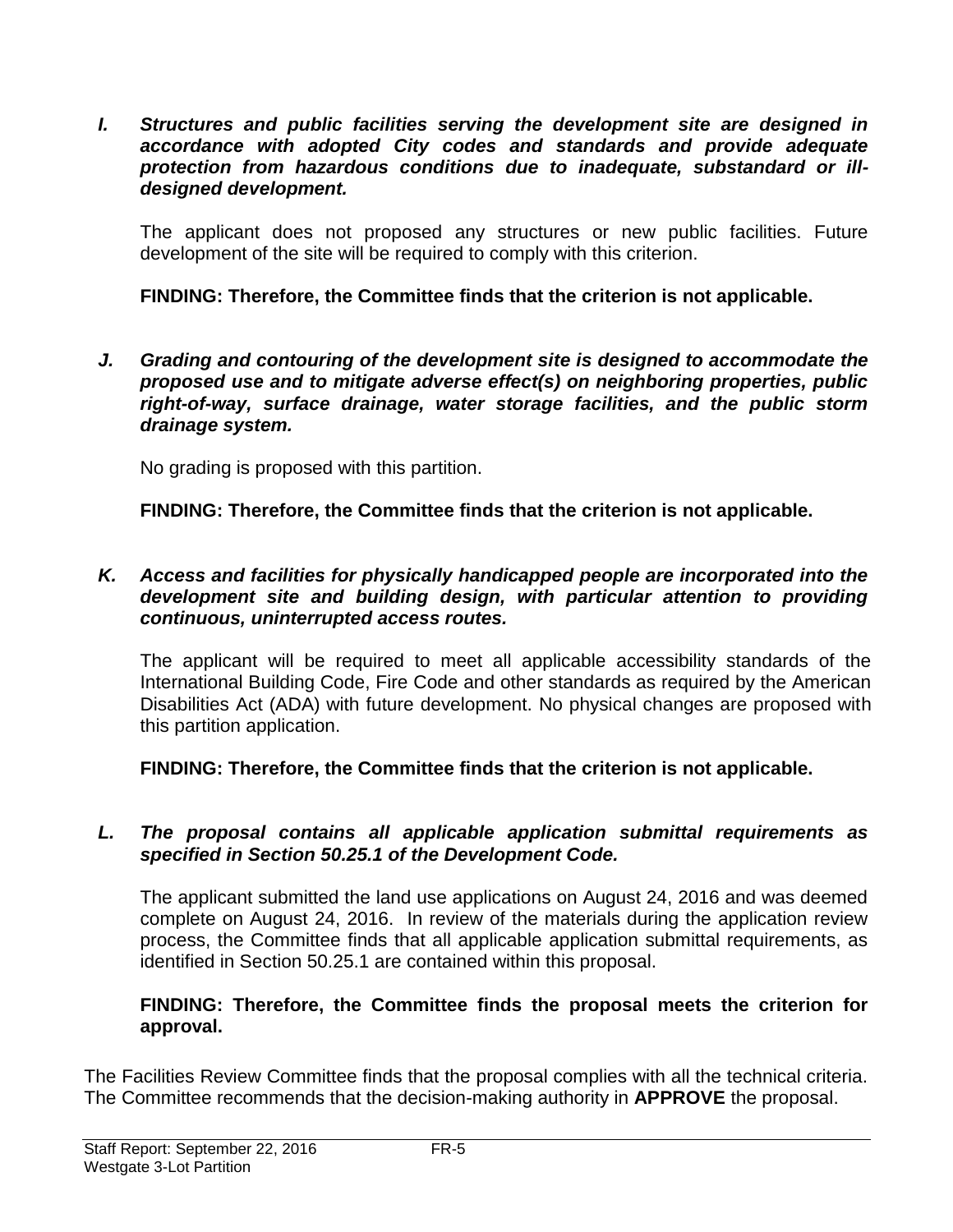# **Code Conformance Analysis Chapter 20 Use and Site Development Requirements Regional Center-Transit Oriented (RC-TO) Zoning District**

| <b>CODE STANDARD</b>                               | <b>CODE REQUIREMENT</b>                   | <b>PROJECT PROPOSAL</b>                                                       | <b>MEETS</b><br>CODE? |
|----------------------------------------------------|-------------------------------------------|-------------------------------------------------------------------------------|-----------------------|
|                                                    | Development Code Section 20.20.20 (RC-TO) |                                                                               |                       |
| Use                                                | No Uses Proposed                          | No Uses Proposed                                                              | N/A                   |
|                                                    | Development Code Section 20.20.15 (RC-TO) |                                                                               |                       |
| Minimum Lot Area                                   | Inone                                     | 70,592 sq. ft. Parcel 1<br>62,494 sq. ft. Parcel 2<br>39,183 sq. ft. Parcel 3 | <b>Yes</b>            |
| Minimum Corner Lot<br>Dimensions<br>Width<br>Depth | none<br>none                              | n/a<br>n/a                                                                    | N/A                   |
| Yard<br><b>Setbacks</b><br>Front<br>Side<br>Rear   | Max 20'<br>none<br>none                   | No structures are proposed at<br>this time.                                   | N/A                   |
| Maximum Building<br>Height                         | 120 feet                                  | No structures are proposed at<br>this time.                                   | N/A                   |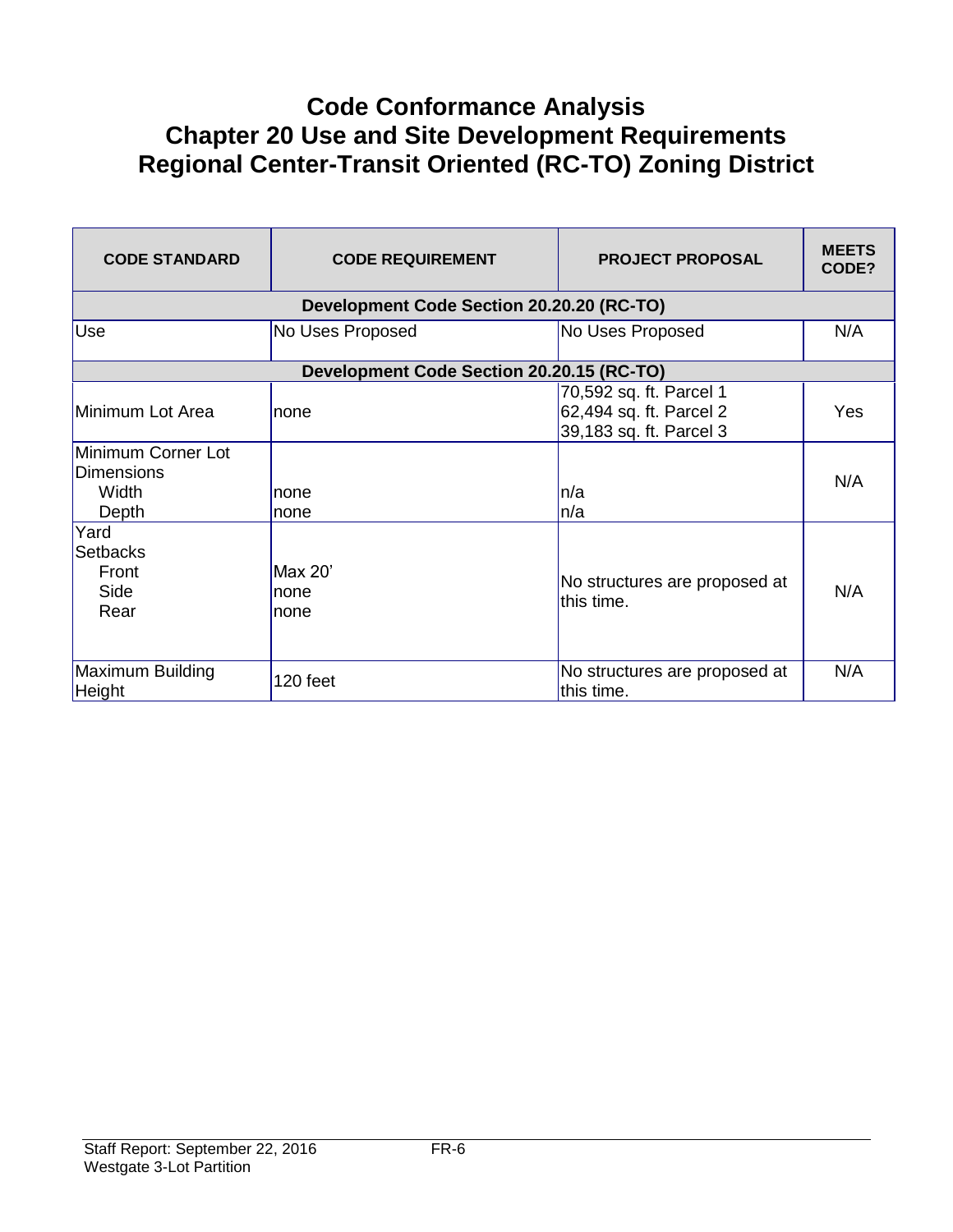# **Chapter 60 Special Requirements**

| <b>CODE</b><br><b>STANDARD</b>                                                           | <b>CODE REQUIREMENT</b>                                                                                                                                                                            | <b>PROJECT PROPOSAL</b>                                                         | <b>MEETS</b><br>CODE?            |
|------------------------------------------------------------------------------------------|----------------------------------------------------------------------------------------------------------------------------------------------------------------------------------------------------|---------------------------------------------------------------------------------|----------------------------------|
|                                                                                          | <b>Development Code Section 60.05</b>                                                                                                                                                              |                                                                                 |                                  |
| Design Review Principles,<br>Standards, and<br>Guidelines                                | Requirements for new development<br>and redevelopment.                                                                                                                                             | No development is proposed with<br>the partition application.                   | N/A                              |
|                                                                                          | <b>Development Code Section 60.12</b>                                                                                                                                                              |                                                                                 |                                  |
| <b>Habitat Friendly and Low</b><br><b>Impact Development</b><br><b>Practices</b>         | Optional program offering various<br>credits available for use of specific<br>Habitat Friendly or Low Impact<br>Development techniques.                                                            | No Habitat Friendly or Low<br><b>Impact Development techniques</b><br>proposed. | N/A                              |
|                                                                                          | Development Code Section 60.15 - Land Division Standards                                                                                                                                           |                                                                                 |                                  |
| <b>Land Division Standards</b>                                                           | Standards pertaining to Land<br><b>Divisions</b>                                                                                                                                                   | A Land Division-Preliminary<br>Partition application has been<br>applied for.   | <b>See LD</b><br><b>Findings</b> |
|                                                                                          | Development Code Section 60.30 - Off-Street Parking                                                                                                                                                |                                                                                 |                                  |
| Off-street motor<br>vehicle parking<br>Parking Zone A<br><b>Required Bicycle Parking</b> | Parking standards for development.                                                                                                                                                                 | No development is proposed with<br>the partition application.                   | N/A                              |
|                                                                                          | <b>Development Code Section 60.55 - Transportation</b>                                                                                                                                             |                                                                                 |                                  |
| <b>Transportation Facilities</b>                                                         | Regulations pertaining to the<br>construction or reconstruction of<br>transportation facilities.                                                                                                   | <b>Refer to Facilities Review</b><br>Committee findings herein.                 | Yes-with<br><b>COA</b>           |
|                                                                                          | <b>Development Code Section 60.60</b>                                                                                                                                                              |                                                                                 |                                  |
| <b>Trees &amp; Vegetation</b>                                                            | Regulations pertaining to the<br>removal and preservation of trees.                                                                                                                                | No trees are proposed to be<br>removed with this partition<br>application.      | N/A                              |
| <b>Development Code Section 60.65</b>                                                    |                                                                                                                                                                                                    |                                                                                 |                                  |
| <b>Utility Undergrounding</b>                                                            | All existing overhead utilities and any<br>new utility service lines within the<br>project and along any existing<br>frontage, except high voltage lines<br>(>57kV) must be placed<br>underground. | No development is proposed with<br>the partition application.                   | N/A                              |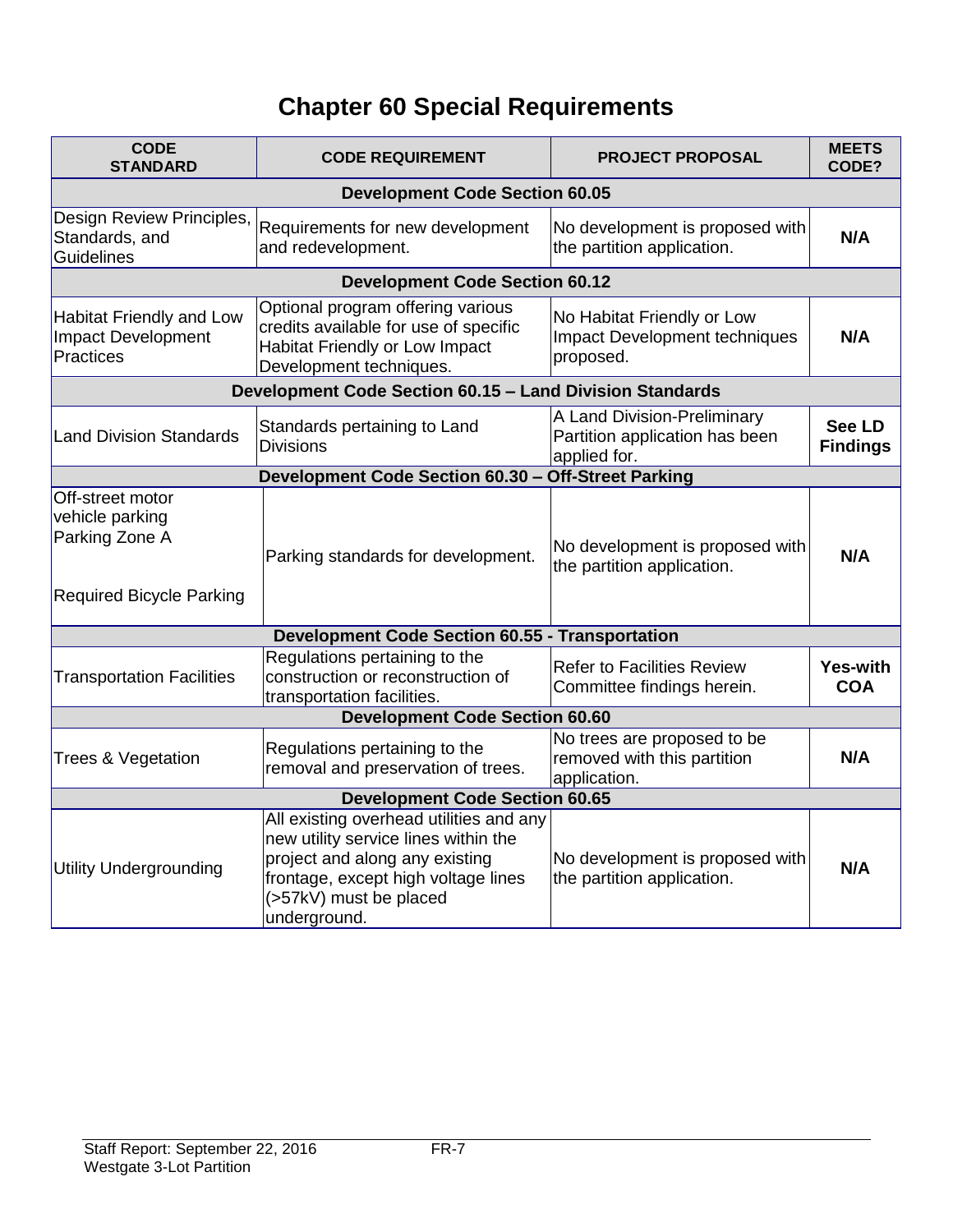#### **LD2016-0016 ANALYSIS AND FINDINGS FOR PRELIMINARY PARTITION**

#### **Section 40.45.05 Land Division Applications; Purpose**

*The purpose of the Land Division applications is to establish regulations, procedures, and standards for the division or reconfiguration of land within the City of Beaverton.* 

#### **Section 40.45.15.4.C Approval Criteria**

*In order to approve a Preliminary Partition application, the decision making authority shall make*  findings of fact based on evidence provided by the applicant demonstrating that all the following *criteria are satisfied:*

*1. The application satisfies the threshold requirements for a Preliminary Partition application. If the parent parcel is subject to a pending Legal Lot Determination under Section 40.47., further division of the parent parcel shall not proceed until all of the provisions of Section 40.47.15.1.C. have been met.*

The applicant proposes to divide two parcels into three parcels, and no Legal Lot Determination is pending for either parcel, meeting the threshold for a Preliminary Partition below.

**1.** *The creation of up to and including three (3) new parcels from at least one (1) lot of record (parent parcel) in one (1) calendar year.*

**Therefore, staff find that the proposal meets the criterion for approval.**

*2. All City application fees related to the application under consideration by the decision making authority have been submitted.*

The applicant has paid the required application fee for a Preliminary Partition application.

#### **Therefore, staff find that the proposal meets the criterion for approval.**

#### *3. The proposed development does not conflict with any existing City approval, except the City may modify prior approvals through the partition process to comply with current Code standards and requirements.*

There are no existing land use approvals for the subject site, therefore, the proposed application will not affect or modify any land use approvals.

#### **Therefore, staff find that the proposal meets the criterion for approval.**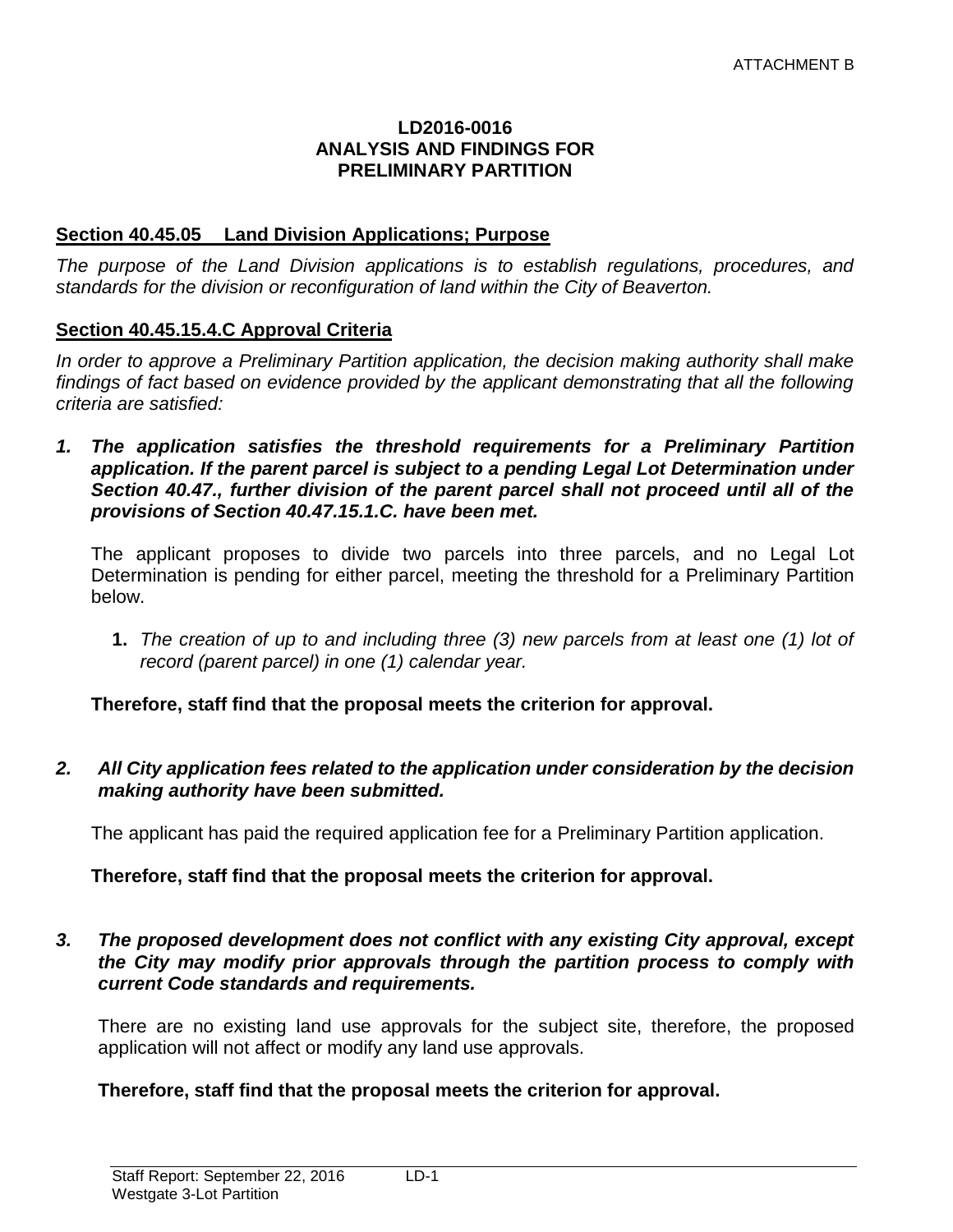*4. Oversized parcels (oversized lots) resulting from the Replat shall have a size and shape which will facilitate the future potential partitioning or subdividing of such oversized lots in accordance with the requirements of the Development Code. In addition, streets, driveways, and utilities shall be sufficient to serve the proposed lots and future potential development on oversized lots. Easements and rights-of-way shall either exist or be provided to be created such that future partitioning or subdividing is not precluded or hindered, for either the oversized lot or any affected adjacent lot.*

There is no minimum parcel size in the RC-TO zoning district, therefore no oversized lots can be created.

**Therefore, staff find that the criterion for approval does not apply.**

*5. Applications that apply the lot area averaging standards of Section 20.05.15.D. shall demonstrate that the resulting land division facilitates the following:* 

*a) Preserves a designated Historic Resource or Significant Natural Resource (Tree, Grove, Riparian Area, Wetland, or similar resource); or,* 

*b) Complies with minimum density requirements of the Development Code, provides appropriate lot size transitions adjacent to differently zoned properties, minimizes grading impacts on adjacent properties, and where a street is proposed provides a standard street cross section with sidewalks.*

Lot averaging is not proposed with this development.

**Therefore, staff find that the criterion for approval does not apply.**

*6. Applications that apply the lot area averaging standards of Section 20.05.15.D. do not require further Adjustment or Variance approvals for the Land Division.*

Lot averaging is not proposed with this development.

**Therefore, staff find that the criterion for approval does not apply.**

### *7. The proposal does not create a lot which will have more than one (1) zoning designation.*

The proposal only includes lots zoned RC-TO (Regional Center-Transit Oriented). No proposed lot will have more than one zoning designation.

### **Therefore, staff find that the proposal meets the criterion for approval.**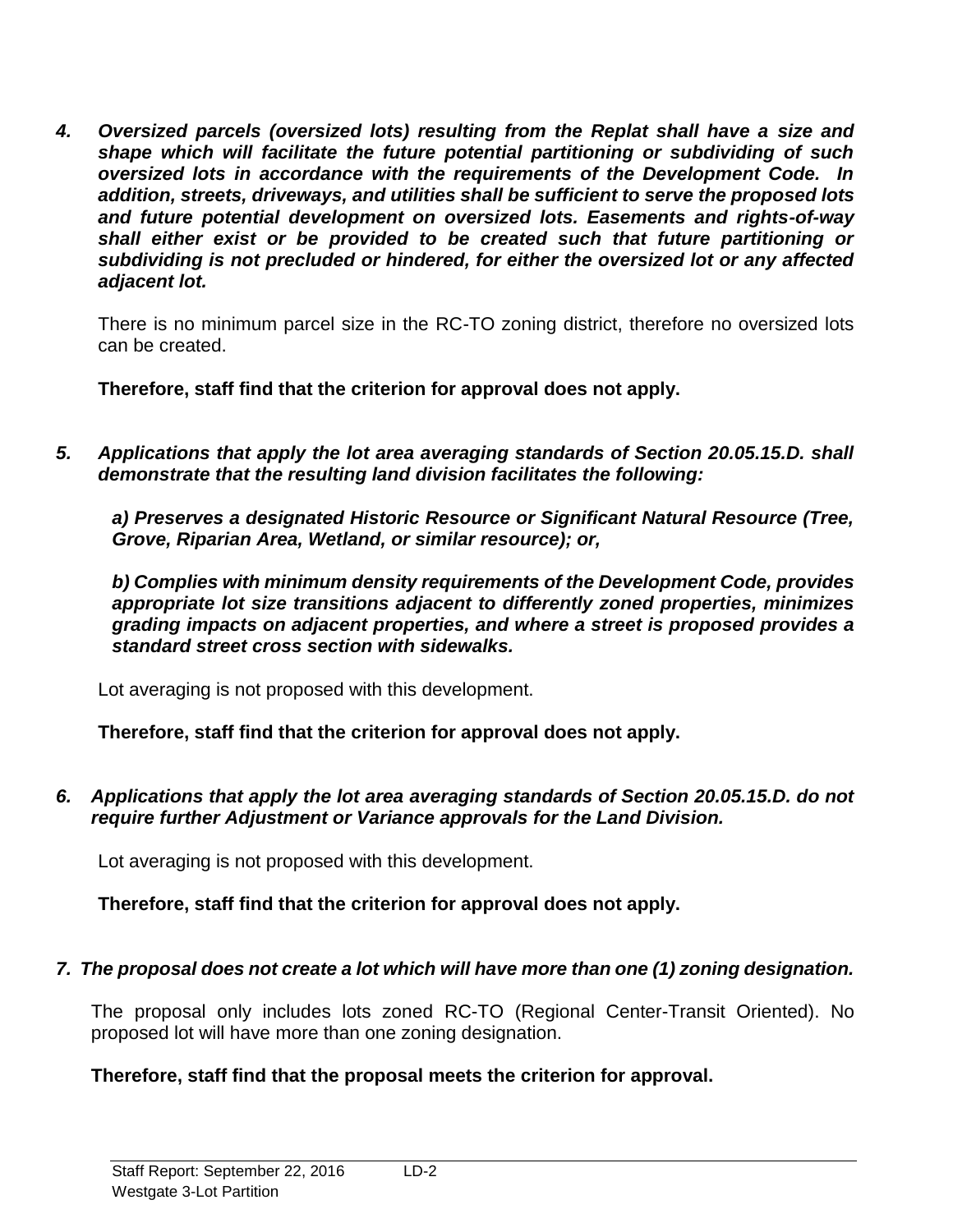### *8. Applications and documents related to the request requiring further City approval, shall be submitted to the City in the proper sequence.*

The applicant has submitted all documents for this stage of City approvals.

## **Therefore, staff find that the proposal meets the criterion for approval.**

### **RECOMMENDATION**

Based on the facts and findings presented, staff recommends **APPROVAL** of **LD2016-0019 (Westgate 3-Lot Partition)**, subject to the applicable conditions identified in Attachment C.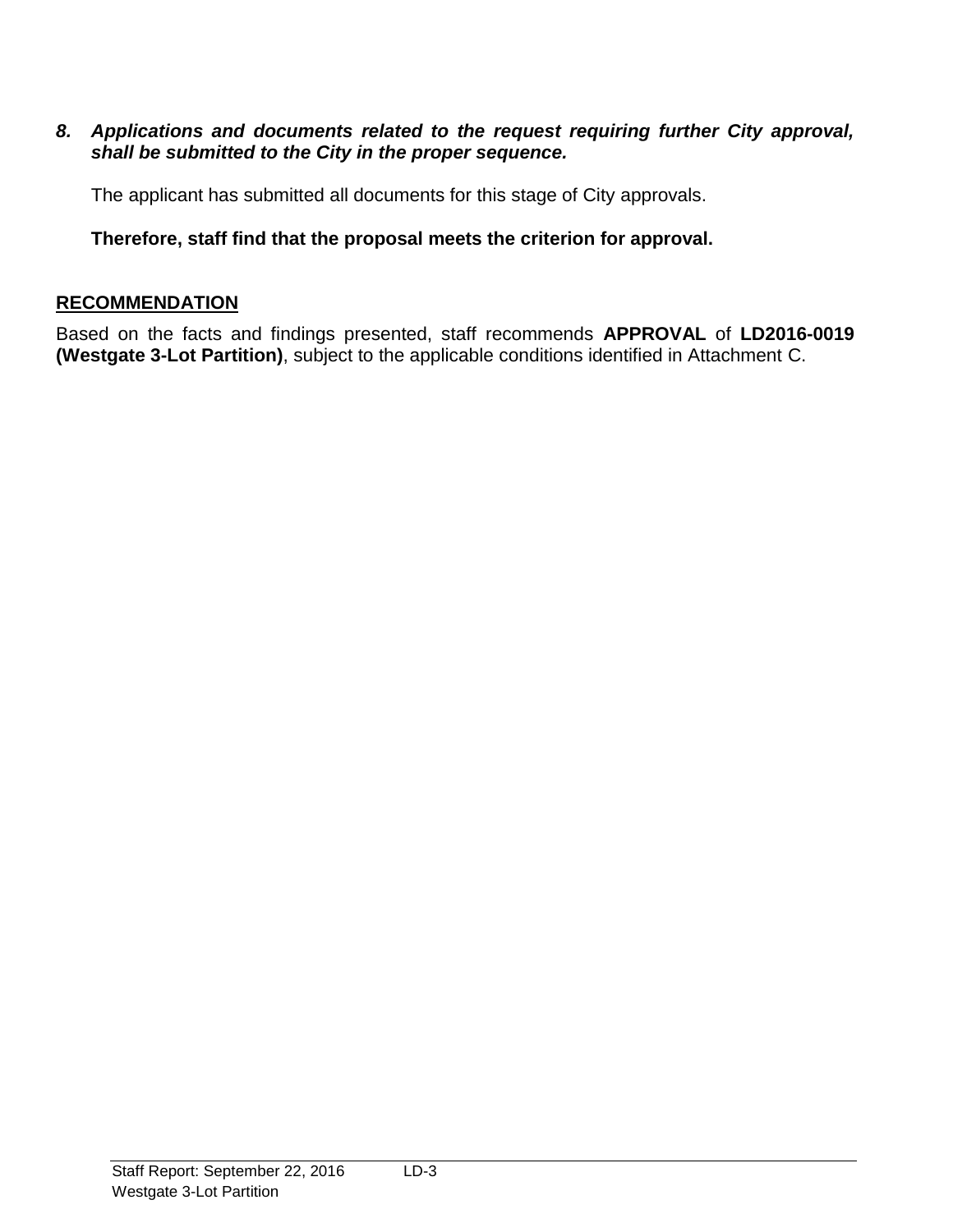# **Land Division Standards Code Conformance Analysis**

| <b>CODE</b><br><b>STANDARD</b>                       | <b>CODE REQUIREMENT</b>                                                                                                                                                                                                                                                                         | <b>PROJECT PROPOSAL</b>                                        | <b>MEETS</b><br>CODE? |
|------------------------------------------------------|-------------------------------------------------------------------------------------------------------------------------------------------------------------------------------------------------------------------------------------------------------------------------------------------------|----------------------------------------------------------------|-----------------------|
|                                                      | <b>Grading Standards</b>                                                                                                                                                                                                                                                                        |                                                                |                       |
| 60.15.10.1<br>Applicability                          | Grading standards apply to all land<br>divisions where grading is proposed.                                                                                                                                                                                                                     | No grading is proposed with this<br>land division application. | N/A                   |
| 60.15.10.2.A-C<br>Exemptions                         | Exemptions include: Public right-of-<br>way, storm water detention facilities,<br>grading adjacent to an existing public- No grading is proposed with this<br>right of way which results in a finished land division application.<br>grade below the elevation of the<br>adjacent right-of-way. |                                                                | N/A                   |
| 60.15.10.3.A<br>0-5 Feet From Property<br>Line       | Maximum of two (2) foot slope<br>differential from the existing or<br>finished slope of the abutting<br>property.                                                                                                                                                                               | No grading is proposed with this<br>land division application. | N/A                   |
| 60.15.10.3.B<br>5-10 Feet From Property<br>Line      | Maximum of four (4) foot slope<br>differential from the existing or<br>finished slope of the abutting<br>property.                                                                                                                                                                              | No grading is proposed with this<br>land division application. | N/A                   |
| 60.15.10.3.C<br>10-15 Feet From Property<br>Line     | Maximum of six (6) foot slope<br>differential from the existing or<br>finished slope of the abutting<br>property.                                                                                                                                                                               | No grading is proposed with this<br>land division application. | N/A                   |
| 60.15.10.3.D<br>15-20 Feet From Property<br>Line     | Maximum eight (8) foot slope<br>differential from the existing or<br>finished slope of the abutting<br>property.                                                                                                                                                                                | No grading is proposed with this<br>land division application. | N/A                   |
| 60.15.10.3.E<br>20-25 Feet From Property<br>Line     | Maximum ten (10) foot slope<br>differential from the existing or<br>finished slope of the abutting<br>property.                                                                                                                                                                                 | No grading is proposed with this<br>land division application. | N/A                   |
| 60.15.10.3.F<br>Pre-development slope                | Where a pre-development slope<br>exceeds one or more of the standards<br>in subsections 60.15.10.3.A-E, the<br>slope after grading shall not exceed<br>the pre-development slope                                                                                                                | No grading is proposed with this<br>land division application. | N/A                   |
| <b>Significant Trees and Groves</b>                  |                                                                                                                                                                                                                                                                                                 |                                                                |                       |
| 60.15.10.4<br><b>Significant Trees and</b><br>Groves | Standards for grading within 25 feet of No significant trees or groves on<br>significant trees or groves.                                                                                                                                                                                       | site.                                                          | N/A                   |